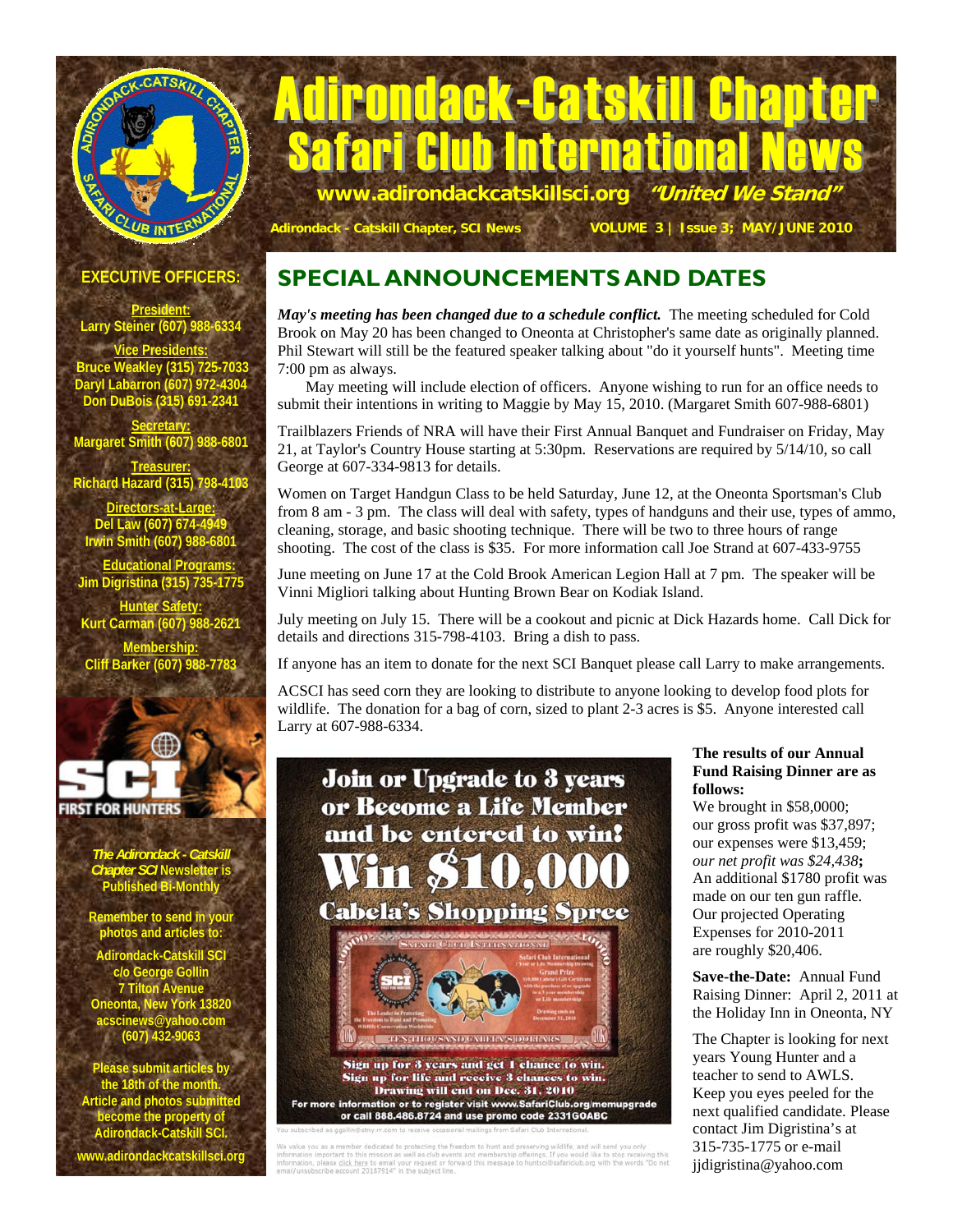

www.iPrint.com @ 1996-2010 iPrint Systems, Inc.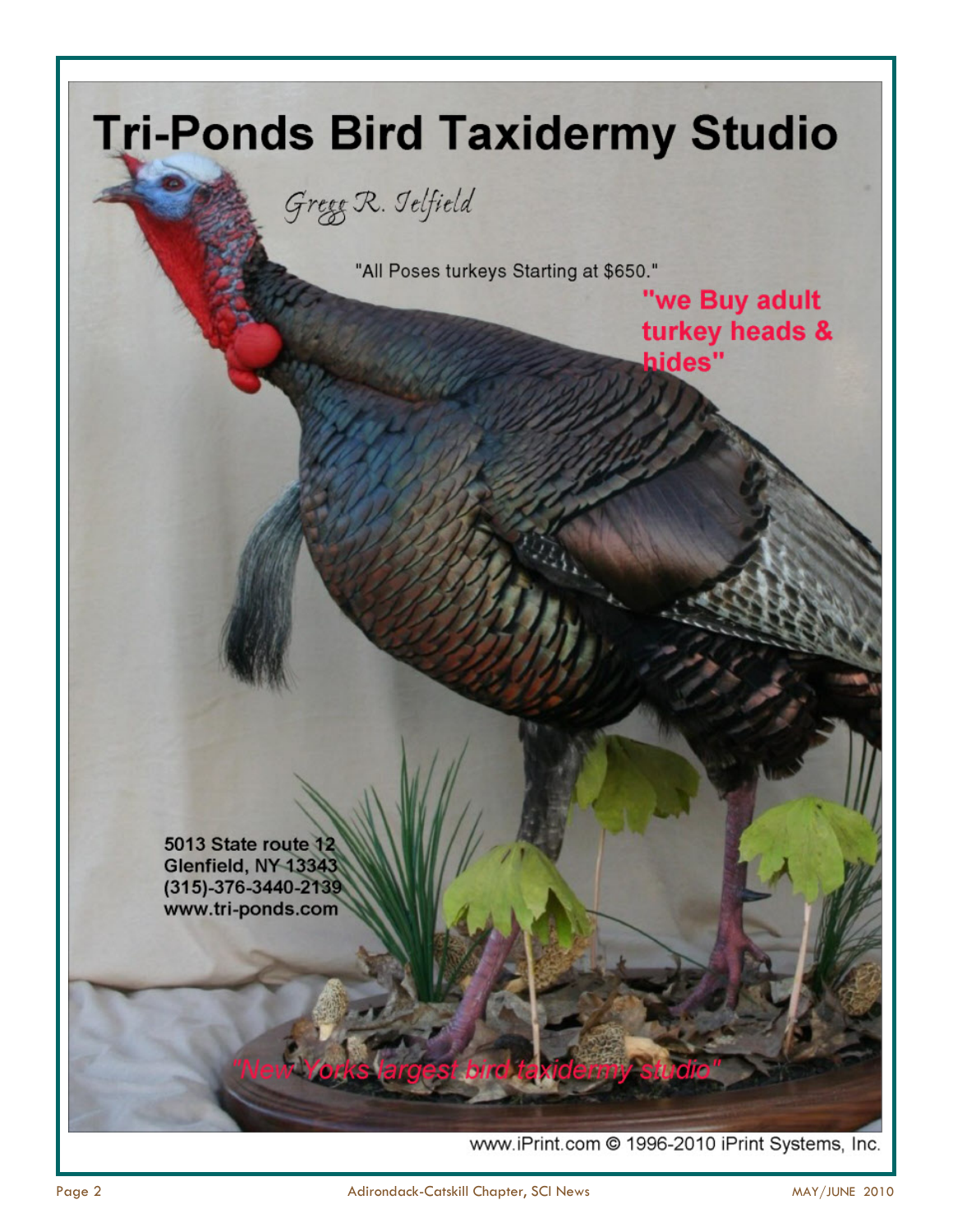**Members can access ou<sup>r</sup> website with: User name: ACSCI ; Password: ACSCI2006**

#### **New Members**

Vern Bauer, Arkville, NY Harry Beninati, Berne, NY Frank Brady, Sherburne, NY Ron Carney, Jr., Madison, NY John Desiderio, Franklin, NY Laura DuBois, Earlville, NY George Flynn, Bolton Landing, NY Nicholas Fogliano, Walton, NY Dan Guin, Greenfield, MA David Guin, Westfield, MA Jeanene Higbie, Worcester, NY James Kaczmarek, Utica, NY Denise LaBarron, Owego, NY Vincent Migliori, Ava, NY Mike Miller, Colonie, NY Rob Neff, Groton, NY Joseph Nitti, Frankfort, NY Vincent Porto, Vestal, NY Lou Pulverenti, Morrisville, NY Larry Robles, West Islip, NY Bob Ross, Red Hook, NY Mark Sharer, Albany, NY Andre Swart, South Africa Andrew Zumpe, Ulster Park, NY Francis Lombardi II,I Skaneateles, NY Stephen Valyou, Millerton, NY

### **HERB AND LARRY'S EXCELLENT ADVENTURE** by Larry Steiner





Herb Rose and I had an excellent hunting adventure with Scott Van Zyl of SS Pro Safaris in South Africa last September 2009. Herb's pictures were published in the last newsletter. I have known Scott since my first trip to South Africa in 1998 where he was a young PH working for the outfit that Sal, Erwin, Maggie, Mike, and Myself hunted with. Scott is a very conscientious and energetic,

knowledgable and hard working PH. I recommend him highly. Please feel free to contact me with any questions. Scott has been a frequent donor to our annual fundraiser.